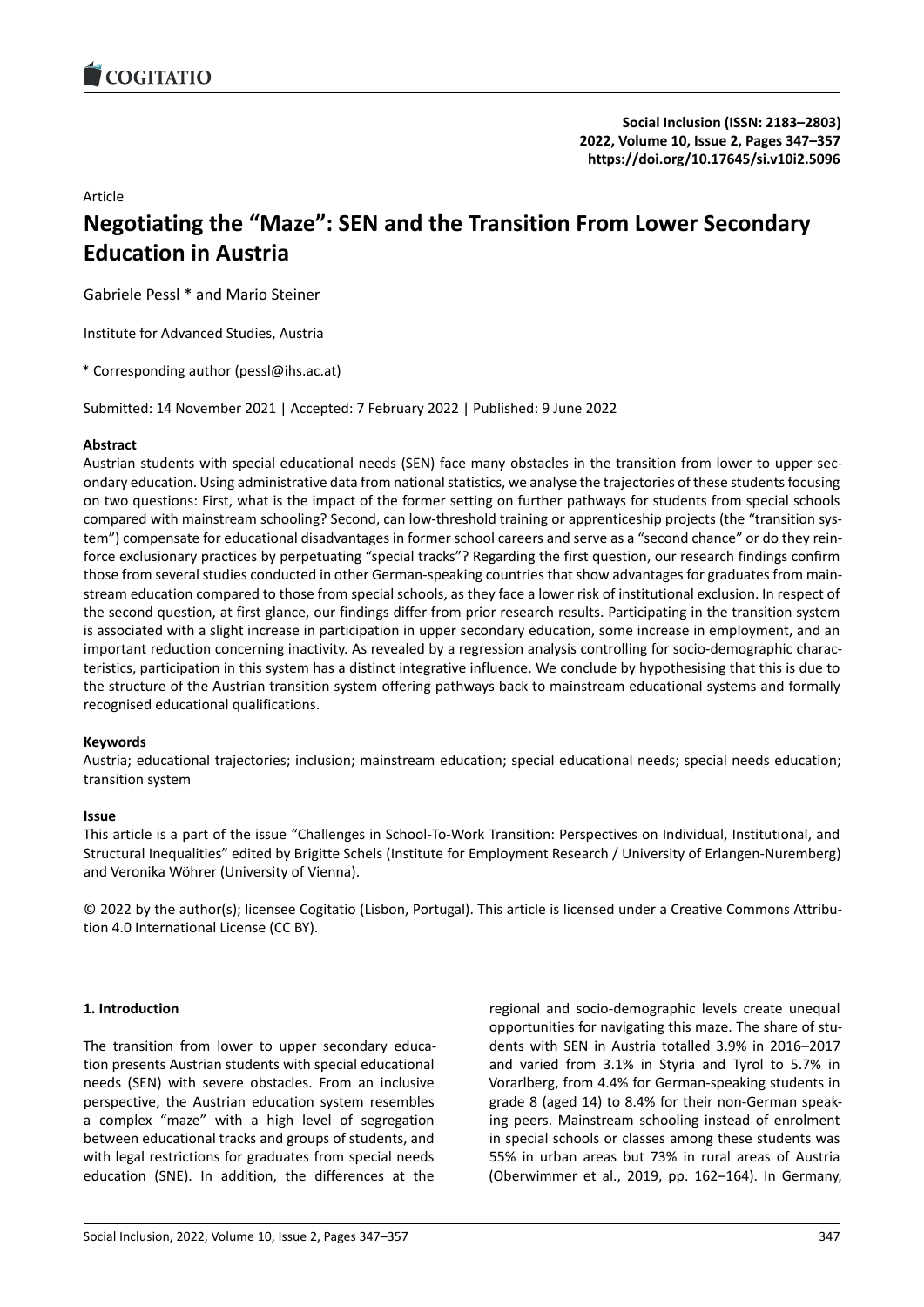#### **LOGITATIO**

compared to children from privileged families, chil‐ [dren from socio‐econ](https://www.cogitatiopress.com)omically disadvantaged families are more likely to attend special schools rather than main‐ stream education (Kocaj et al., 2014; Schmidt, 2017).

Inclusion, understood as enabling joint education and learning processes in the context of diversity (Köpfer et al., 2021) and different needs, among them SEN, is at first glance predominantly implemented in Austria. Enrolment in mainstream education is the most common track for students with SEN (61% in 2016–2017) and has intensi‐ fied over the last decade. However, inclusive education cannot be reduced to the joint enrolment of students with and without SEN but must ensure that optimal participation is available for each student and discrimination avoided by any means (Feyerer, 2019, p. 66). The practice of joint enrolment of students is, in addition, limited to certain types of schools and levels, as will be shown in the next section, and therefore far from being a core ele‐ ment of the overall education system. Generally speak‐ ing, the multi-tracked Austrian system embodies a segregative orientation, featuring numerous special schools besides mainstream schooling (Feyerer, 2019). Bearing this in mind we use the terms "mainstream education" or "mainstream schooling" instead of "inclusive education" in our article when referring to the practice of students with and without SEN being enrolled together.

Students with SEN encounter particular obstacles during their transition period. This is evidenced in an average of 85% of graduates from SNE becoming early school leavers (Steiner et al., 2016, p. 191). Early school leaving means that at most they have a lower secondary school qualification and are not enrolled in any subsequent education or training. From the standpoint of the capability approach, early school leaving is linked to a loss in "effective opportunities to functionings that are necessary to participate in society" (Broderick, 2018, p. 31). Equality of access to all levels of education is a key element of the UN Convention of the Rights of People with Disabilities (UNCRPD) yet is not sufficiently provided for. However, our argument starts a step before the discussion relating to equal learning environments and equality of outcomes because it is already at the entry point to upper secondary education and the transi‐ tion from school to work that students with SEN are par‐ ticularly affected by exclusion.

This article is divided into eight sections. In Section 2, complexity, segregation, and formal restrictions are described as elements of the Austrian (special) educa‐ tion system. In Section 3, we present former research findings on the transition from lower to upper secondary education for students with SEN. In doing so, we refer to research from Austria, Germany, and Switzerland, as the setup of SNE is similar in those countries. We then outline the aim of our research, our research questions and the methodical design in Sections 4 and 5 before pre‐ senting the findings of our research in Sections 6 and 7, referring to particular questions and data in each section. Finally, we draw conclusions and discuss the limitations

of our study as well as the potential for further research (Section 8).

### **2. The Austrian Context of Special Needs Education**

The reference group in our article are students with SEN who, in many cases, but not necessarily, overlap with students with disabilities. On the one hand, the Austrian approach to SNE is narrow compared to more universal approaches that perceive disability as potentially affect‐ ing every human being or that entitle students to receive supporting measures without diagnosis as a precondi‐ tion, like in Finland (Björk‐Åman et al., 2021). In Austria, students are attributed SEN via an official notification, namely in the case that special educational provisions to facilitate their education are indispensable due to a per‐ manent mental or physical disability (Republic of Austria, 2022, article 8). Such provision can involve tailored teach‐ ing materials or additional teaching staff. Hence, pupils with disabilities who are not ascribed any need of extra pedagogical support measures are not entitled to special education. On the other hand, the processes involved in attributing SEN are handled quite excessively when it comes to certain groups of students. While lacking German proficiency or learning difficulties must not jus‐ tify SEN, an above‐average proportion of migrants are attributed SEN status, and the same is true for boys (Bruneforth & Lassnigg, 2012, p. 88) as it is for stu‐ dents from disadvantaged social strata in other European countries (Dyson & Squires, 2016). The label SEN, aimed at providing more resources to facilitate their learning, bears the risk of becoming a stigma for the students con‐ cerned (Tschanz & Powell, 2020, p. 157). From the point of view of theories of social reproduction, one can argue that ascribing special needs in this context negatively sanctions a socially non‐privileged habitus, among other social practices (Bourdieu & Passeron, 1973).

In 2018, roughly half of the students attributed SEN (3.9% of all students) were taught according to a SEN cur‐ riculum (1.8%), which in Austria is called "special school curriculum," although it is not restricted to students in special schools. The other half followed the mainstream curriculum. There are different "special school curricula" according to particular disabilities. In 2016–2017, 52% of the students were schooled according to a "general spe‐ cial school curriculum" aimed at students with "learning disabilities," 29% according to a curriculum for students with "extraordinary needs for support" due to complex or multiple disabilities, while curricula for different other disabilities account for only small numbers of children each year (Steiner et al., 2019, p. 233). A SEN curriculum can comprise all or only a part of the usual school subjects. The fact that it has been applied to a student is noted in the school leaving certificate (Republic of Austria, 2022, article 8). We will refer to this group as "students with a SEN curriculum" and put them at the centre of our analyses. This is firstly due to restrictions concerning the analysis of the educational trajectories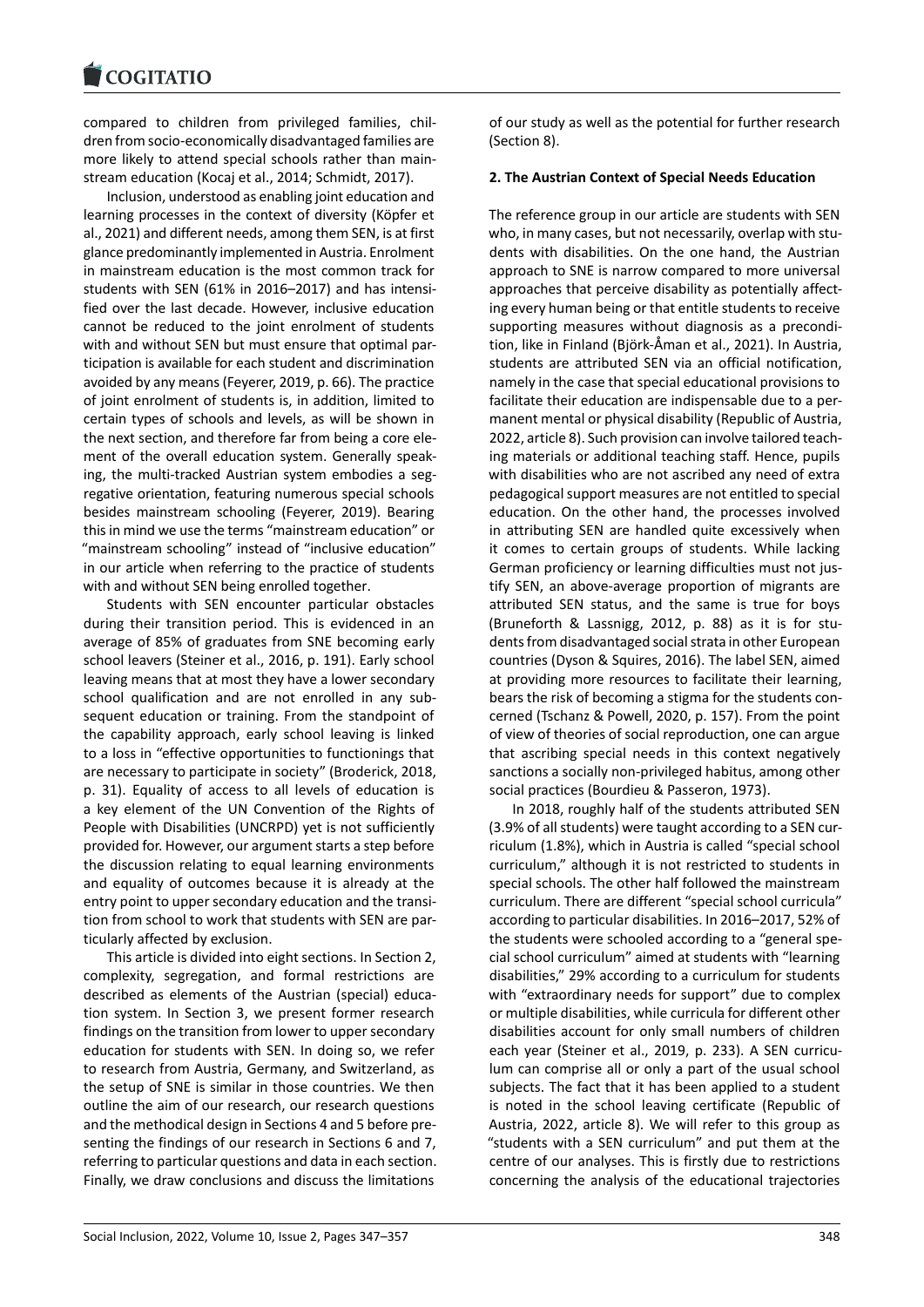#### **LOGITATIO**

of pupils with SEN. The characteristic "special needs" [is deleted in admin](https://www.cogitatiopress.com)istrative longitudinal data sets for data protection reasons. Secondly, a school leaving cer‐ tificate that points to "a special curriculum" can, and in fact does, lead to even higher barriers in the further course of education. It is therefore especially worthy of detailed investigation.

Starting from entry into primary education, students with SEN (and accordingly those with a SEN curriculum) can be enrolled either in special schools (segregated) or in any other school—primary schools and both the academic and general track in lower secondary educa‐ tion and prevocational schools (in mainstream educa‐ tion). The overall share of learners in mainstream edu‐ cation has risen slightly from 55% in 2006–2007 to 61% in 2016–2017. Yet differences between the lower secondary tracks are clear. Although the educational act refers to the "social integration" of children with disabili‐ ties in all lower secondary schools, mainstream schooling for students with SEN is limited to general secondary and prevocational schools and extremely rare in academic secondary schools.

Unlike in Nordic countries or in Germany where spe‐ cial needs support is explicitly provided in all upper sec‐ ondary tracks, in Austria no reference is made to stu‐ dents with SEN in the respective regulations. A school leaving certificate of lower secondary education indicat‐ ing a special school curriculum does not entitle gradu‐ ates to access upper secondary schools. Graduates can be accepted based on a decision by the schools in question and their "goodwill" (Gitschthaler et al., 2021, p. 72). The situation is different for dual apprenticeship training, which is very popular in Austria. First, there are no legal requirements relating to entry to this track, although for‐ mal qualifications from lower secondary education are an important prerequisite. Second, there is a vocational education track targeted at students with special needs: An apprenticeship training scheme with an option to either extend the training period to acquire the full content of the professional profile (extendable apprentice‐ ship), or to acquire a reduced professional profile (par‐ tial qualification). Apprentices in the expandable training scheme can achieve a regular upper secondary qualification, while partial qualification is not recognised at this level. For both schemes, personal assistance is offered throughout the training period, helping the apprentices to cope with learning or other difficulties, and train‐ ing companies receive financial incentives. This scheme is not restricted to persons with previously recognised SEN. It also addresses young people who did not complete lower secondary education or who failed their final exams, young people with an officially recognised disabil‐ ity, and finally young people with personal difficulties that hamper them in attending regular apprenticeship training, although an official diagnosis must be provided. This track has increased in popularity since its introduc‐ tion in 2004, accounting for 7.6% of all apprentices in 2019 (Dornmayr & Nowak, 2020, p. 81).

### **3. Earlier Research on the Transition From Lower Secondary Education**

As shown in earlier research, students who graduate from SNE meet distinctive obstacles in their transition to upper secondary education. First, they meet formal barriers since a certificate indicating a special school cur‐ riculum does not formally entitle participation in upper secondary school education. In Germany, only a small share of students in special schools receive a formally recognised qualification (Blanck, 2020; Pfahl & Powell, 2010). Among graduates from special schools focused on "learning difficulties," integration into further voca‐ tional education or training differs remarkably according to whether they have gained a fully recognised qualification at the lower secondary education level. Graduates holding a school leaving certificate from a general secondary school (*Hauptschule*) participate in the VET sys‐ tem more often compared to their peers who left school without such a certificate, and they show a NEET status (i.e., are not in education, employment, transitions system, or registered unemployment) to a less extent (Menze et al., 2021). Second, at the institutional level, graduates are confronted with contradictory norms and have to cope with them: The stigmatising label "special educational needs" guided their former routes through‐ out education on the one hand. On the other hand, they have to prove themselves ready for competition and achievement to succeed during further education or in the transition from school to work (Blanck, 2020; Schmidt, 2017; Tschanz & Powell, 2020). Third, they are confronted with a bundle of typically low expecta‐ tions regarding their ability to continue education. Low expectations prevail among actors in school and guid‐ ance services as well as among parents (Fasching, 2013). Students in special schools are more likely to be recom‐ mended sheltered workshops and less likely to be rec‐ ommended work placements by career guidance staff (Fasching, 2017; Ginnold, 2009). What is more, students develop deficit‐oriented self‐conceptions as an outcome of the biographical experience of incorporating (learn‐ ing) disabilities (Pfahl, 2011). Fourth, researchers show less progress in learning in special schools compared to students integrated into mainstream education, with the majority of studies confirming this result (e.g., Kocaj et al., 2014). Fifth, the role of structures aimed at sup‐ porting the transition of disadvantaged school graduates into formal education or employment is strongly chal‐ lenged by research. Here again, if participation in respec‐ tive low‐threshold projects (e.g., vocational preparation schemes) is associated with stigmatising labels without the chance of gaining a formally recognised qualifica‐ tion, it constitutes further reinforcement of exclusion rather than supporting the transition (Pfahl & Powell, 2010; Schmidt, 2017). Continuing segregation once more leads to the same obstacles being encountered during the next transition. However, the outcomes depend on the setup of the projects in question. Training on the job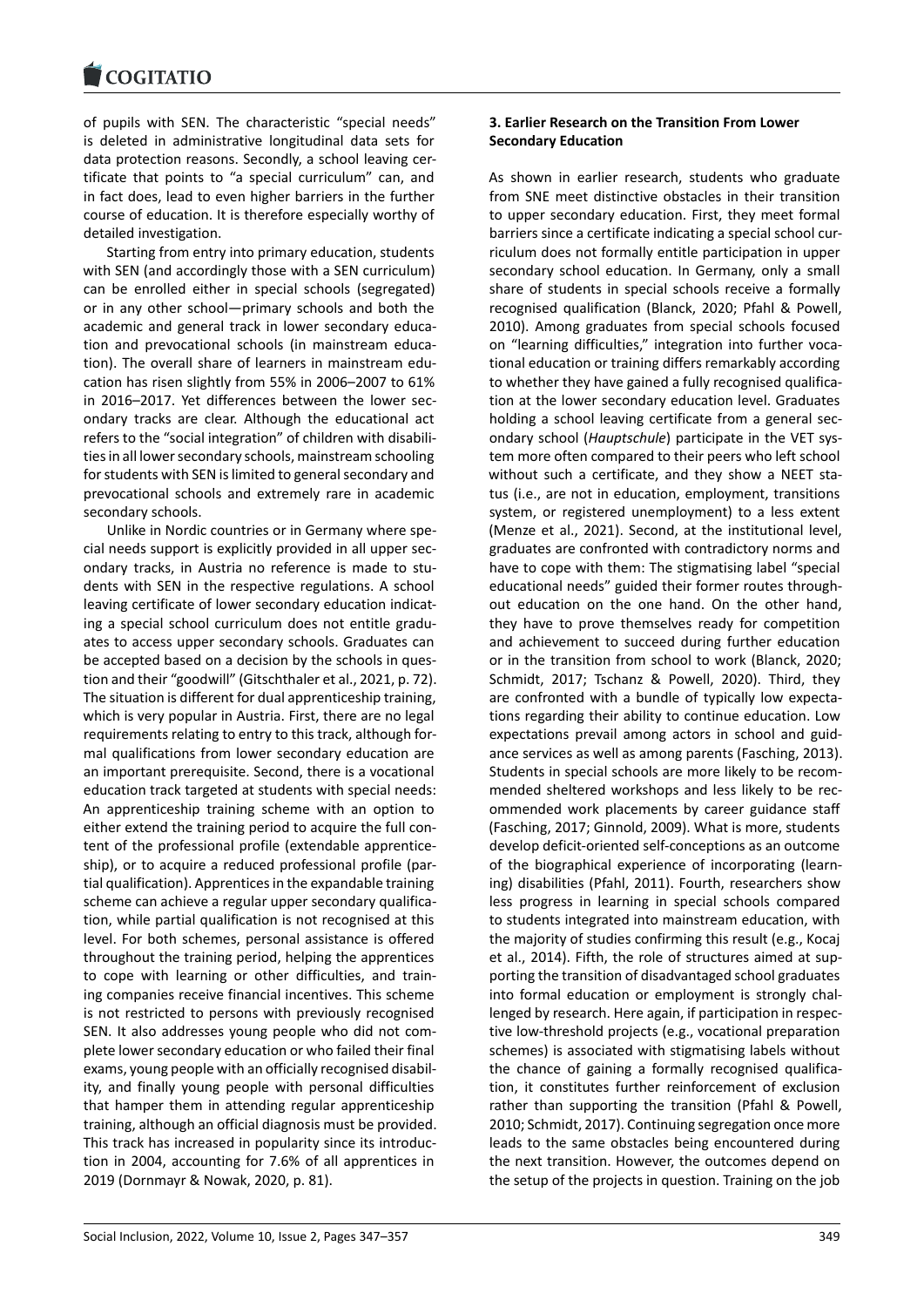#### COMITATIO

that enables the acquisition of skills and knowledge in [a meaningful contex](https://www.cogitatiopress.com)t, like company‐based training, has proved to foster routes into further education (Ginnold, 2009; Podlesch, 2009).

Transition points within educational systems have long been identified in sociological research as paramount drivers of inequalities between students (e.g., Blossfeld et al., 2019). Hence, students with SEN can be perceived as a point case in this discourse, both in terms of quantity and qualitative aspects. Still, when it comes to transitions, inequality, and SEN in Austria, research remains scarce. It is this gap we aim to fill to a certain degree.

# **4. The Aim of Our Research and Questions**

We aim to explore in detail the transition from lower to upper secondary education of students with a SEN curriculum. Using administrative data from official statis‐ tics, we can provide insights into the transition of the whole cohort. Our contribution seeks to add to national research on graduates with special needs based on sur‐ veys (Fasching, 2013). One advantage of using adminis‐ trative data is the avoidance of selection bias that can affect surveys. Another goal is to gain insights into the situation in Austria as comprehensive studies on the edu‐ cational trajectories of students with SEN are currently lacking. Thereby we focus on two questions:

- 1. What is the impact of the former setting for grad‐ uates from special schools as opposed to those who were integrated into mainstream schooling on their risk of being excluded from further edu‐ cation, employment, and support structures?
- 2. Can low‐threshold projects in preparation for entry to further education or employment com‐ pensate for educational disadvantages in former school careers and serve as a "second chance" or, on the contrary, do they reinforce exclusionary practices?

# **5. Data and Methods**

Our analyses build on administrative data from school, employment and other statistics provided by Statistik Austria. For our first research question, we used the monitoring of education‐related employment behaviour ("BibEr") which links data on school careers and tran‐ sition into employment for the whole cohort of grad‐ uates since 2008 (Statistik Austria, n.d.). For the second research question, we use a register‐dataset which combines (among others) educational and employment data as well as data from the public employment ser‐ vice (AMS) and the social ministry service (SMS). Both datasets shed light on the question of whether stu‐ dents during their transition from lower to upper sec‐ ondary education are enrolled in further education, if they participate in support structures, or are employed

or unemployed at certain reference dates. Despite the advantages of using highly reliable administrative data, there are also limitations. No information on the socio‐economic status of students is collected in these statistics and therefore analysis of social inequality is pos‐ sible only in terms of gender and migration background. Furthermore, limitations arise due to data protection rea‐ sons. The question concerning the impact of the for‐ mer setting—mainstream education vs. special school enrolment—will thus be answered descriptively because only aggregated rather than individual data is available. As the dataset for analysing the impact of low‐threshold projects provides individual information, it enabled the performance of regression analyses. Since students from SNE are likely to graduate from lower secondary education when older than their peers without SEN (Fasching, 2013), and we preferably want to explore the trajecto‐ ries of the whole cohort, both analyses refer to students aged 13 and above. In the first case, all students aged 13 to 18 years who either graduated or dropped out of education at the end of lower secondary education are included to maximise the number of cases (n = 18,065). In the second case, we refer to graduates and dropouts from SNE aged  $14-23$  years (n = 34,258). Therefore, the time elapsed since termination of lower secondary edu‐ cation varies to some extent, which is a limitation of this source.

# **6. Impact of the Former Setting**

To answer the first question, we build on data on stu‐ dents for whom a SEN curriculum (named "special school curriculum" in Austria) was drawn up at the end of com‐ pulsory education and who graduated or dropped out between 2008–2009 and 2016–2017. As seen in Table 1, after 24 months, almost all have left lower secondary education. With shares of around 3% in upper secondary schools, this track is extremely rare, whereas a higher share of 20% continue their career via dual apprentice‐ ship training. Participation in the transition system (13%) means being enrolled in training courses organised by employment agencies, courses within adult education, or low‐threshold projects offered, for example, by factory schools. Employment and registered unemployment are not very common options for these young people with shares of 7% in both cases.

All in all, what is evident is that a major propor‐ tion of students from SNE, that is 47%, neither partici‐ pates in any form of education or training or employment nor uses support structures provided by employment agencies, etc. We use the term NEETs to capture this group, knowing that it differs from the official definition that does not include registered unemployed persons. In doing so we refer to a group that is excluded from most of the available institutions for young people in transition, meaning they are subject to a certain level of social exclusion. As prior research shows, it can be confirmed using empirical evidence for the whole cohort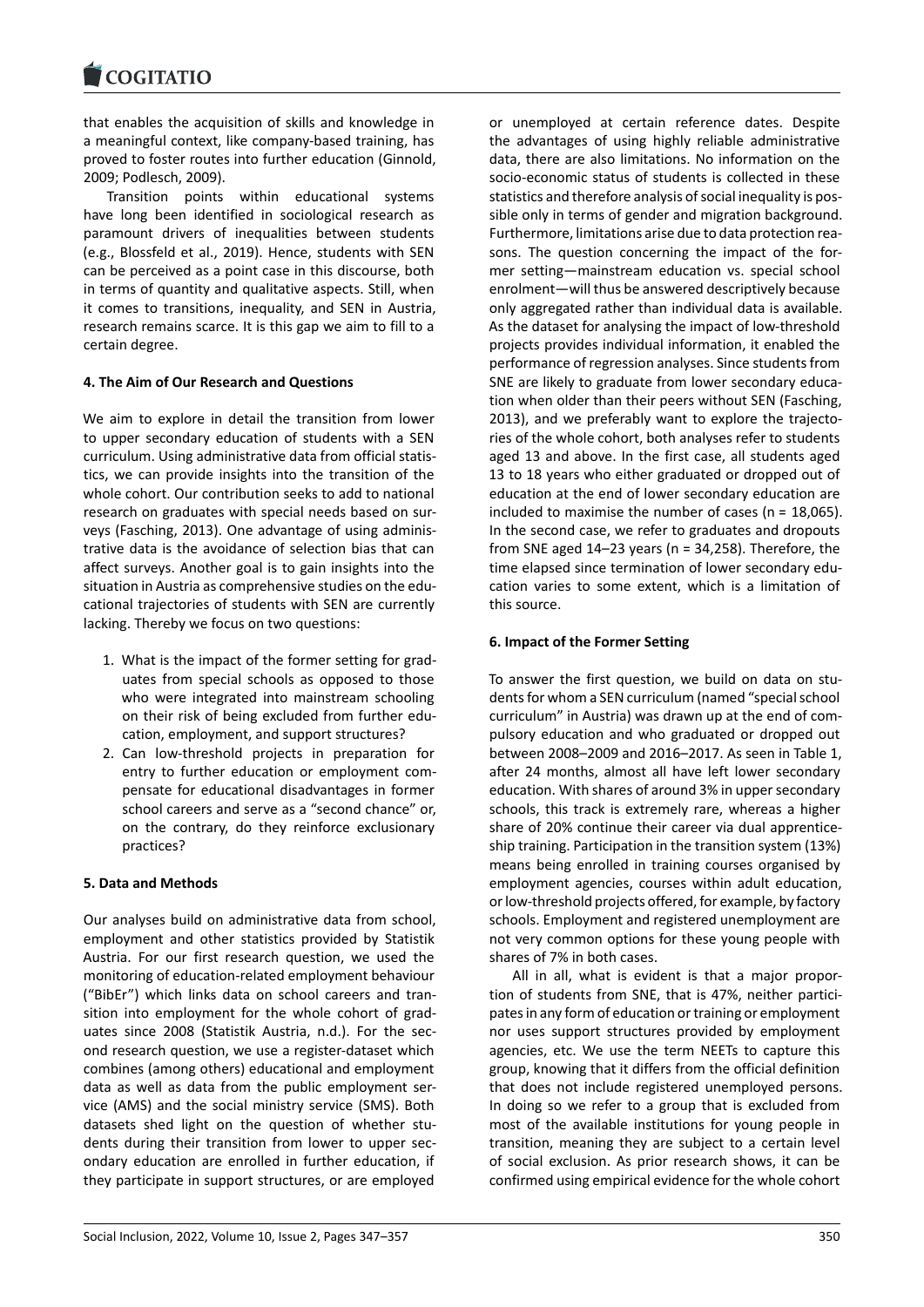#### COQUATIO

|                                 | Absolute numbers | Relative numbers |
|---------------------------------|------------------|------------------|
| Formal and non-formal education | 7,051            | 39.0%            |
| lower secondary education       | 494              | 2.7%             |
| upper secondary schools         | 586              | 3.2%             |
| apprenticeship training         | 3,656            | 20.2%            |
| transition system               | 2,315            | 12.8%            |
| Employment                      | 1,257            | 7.0%             |
| Unemployment                    | 1,307            | 7.2%             |
| <b>NEET status</b>              | 8,450            | 46.8%            |
| Total                           | 18,065           | 100.0%           |

**Table 1.** Transition routes of students with a SEN curriculum 24 months after graduation or dropping out.

Source: Statistik Austria (2021, 13–18 years old).

that exclusion in the transition from compulsory school upwards is massive for students from SNE.

A closer look at the differences in the share of NEETs (see Table 2) indicates that it is higher for graduates (49%) than for dropouts (44%). A school leaving certificate that indicates a special needs curriculum may thus act as a negative sign when it comes to the further school career, more than the fact of having dropped out. Boys, who are assigned SEN much more often than girls, are how‐ ever better off when it comes to transition: The risk of exclusion amounts to 44% among male students and 51% among female students. The same is true regarding migration background: Students who speak German as a first language have a higher share of NEET (49%) than stu‐ dents speaking another language (42%), the latter being enrolled in SNE above average.

As evident from Table 2, the former setting plays a crucial role: Those who were enrolled in mainstream education at the end of compulsory education have a much lower risk of exclusion (28%) when compared to former students from special schools (51%). Noteworthy, enrolment in a special school predominates at this tran‐ sition point with 14,440 students, whereas only 3,625 are integrated in mainstream education. The total dif‐ ferences between students from special schools and those in mainstream schooling are the most pronounced. However, this finding deserves some caution as the chance of enrolling in either setting differs between socio-demographic groups. As seen in Table 3, mainstream schooling has been more prevalent for dropouts than for graduates and the share is also elevated for female students with a migration background.

Accordingly, in a final step, odds‐ratios are calcu‐ lated for each of the groups illustrating the relative risk of students from mainstream education compared to their peers from special schools of becoming NEET (see Figure 1).

Figure 1 shows the relative risk for a NEET status among learners from mainstream schooling compared to those from special schools. Hence, lower rates indicate a comparatively lower risk of becoming NEET. Overall, if learners have been integrated into mainstream school‐ ing before graduation or drop out, their risk is reduced to 55%. The ratios are alike for every one of the groups, although levels vary. The most pronounced odds‐ratios can be found in favour of dropouts, irrespective of gender and language. Patterns for students with German as a first language and non‐German speaking students are

| Table 2. Transition routes into NEET status according to different characteristics. |  |  |
|-------------------------------------------------------------------------------------|--|--|
|-------------------------------------------------------------------------------------|--|--|

|                                      | n      | <b>NEET status</b> |
|--------------------------------------|--------|--------------------|
| Graduates                            | 10,108 | 49.2%              |
| <b>Dropouts</b>                      | 7,957  | 43.7%              |
| Male                                 | 11,426 | 44.1%              |
| Female                               | 6,639  | 51.3%              |
| German language                      | 13,107 | 48.8%              |
| Other language                       | 4,958  | 41.5%              |
| Former setting: mainstream education | 3,625  | 28.3%              |
| Former setting: special school       | 14,440 | 51.4%              |
| Total                                | 18,065 | 46.8%              |

Source: Statistik Austria (2021, 13–18 years old).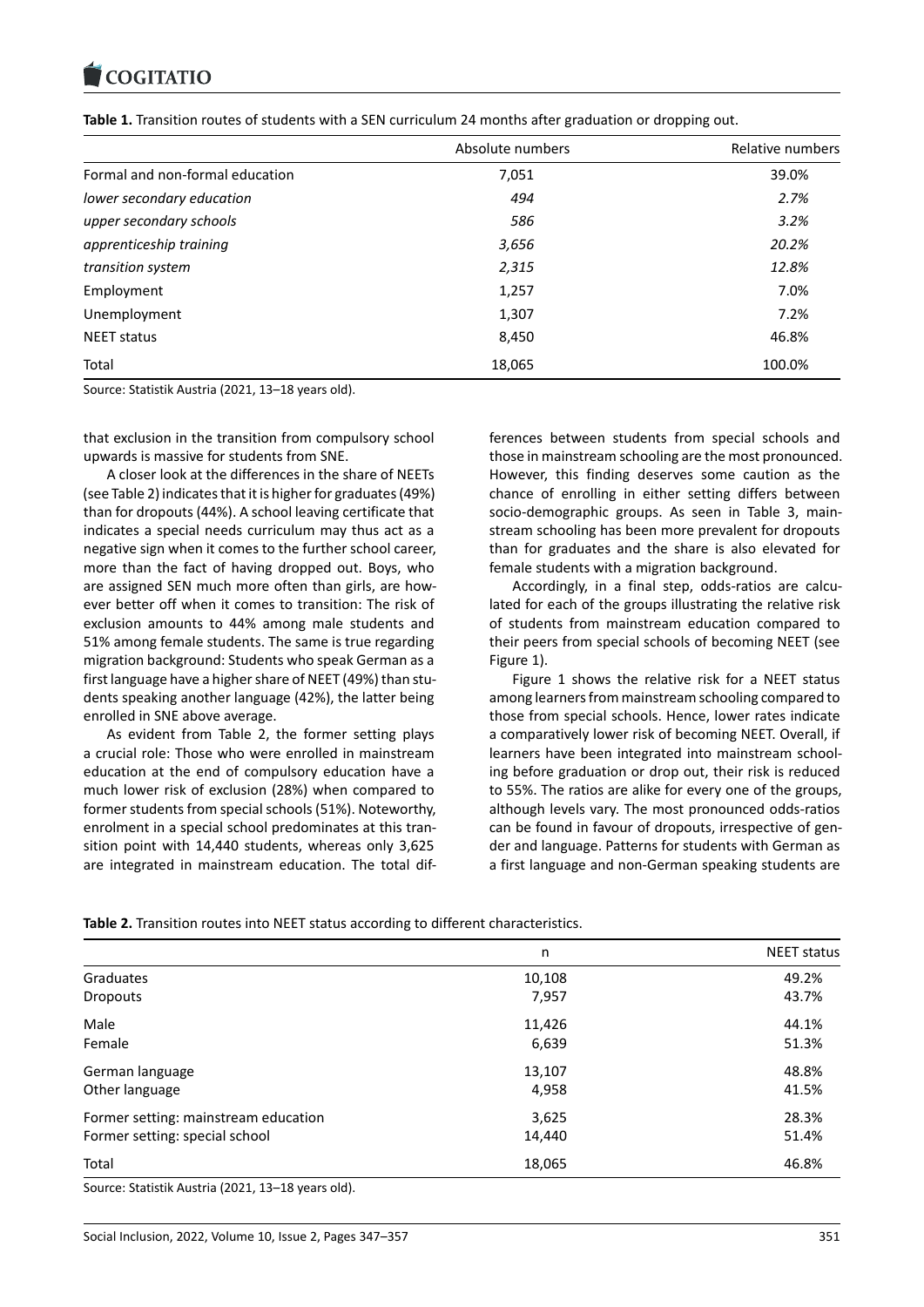#### COULTAILO

**Table 3.** Share of students enrolled in a special school vs. mainstream education.

|                     | n      | special school | mainstream education |  |  |
|---------------------|--------|----------------|----------------------|--|--|
| Graduates           |        |                |                      |  |  |
| Male German lang.   | 4,632  | 86.1%          | 13.9%                |  |  |
| Male other lang.    | 1,639  | 87.0%          | 13.0%                |  |  |
| Female German lang. | 2,871  | 85.2%          | 14.8%                |  |  |
| Female other lang.  | 966    | 82.9%          | 17.1%                |  |  |
| <b>Dropouts</b>     |        |                |                      |  |  |
| Male German lang.   | 3,668  | 74.2%          | 25.8%                |  |  |
| Male other lang.    | 1,487  | 74.0%          | 26.0%                |  |  |
| Female German lang. | 1,936  | 70.7%          | 29.3%                |  |  |
| Female other lang.  | 866    | 67.9%          | 32.1%                |  |  |
| Total               | 18,065 | 79.9%          | 20.1%                |  |  |

Source: Statistik Austria (2021, 13–18 years old).

quite similar with slightly more pronounced odds‐ratios among male students speaking a first language other than German. For females, the differences in exclusion for graduates according to the former setting are smaller compared to their male peers. Thus, even if the analy‐ ses of the transition are related to highly differentiated groups, former mainstream schooling decreases the risk of exclusion.



Figure 1. Odds-ratios for becoming NEET according to the former setting (n = 18,065). Source: Statistik Austria (2021, 13–18 years olds).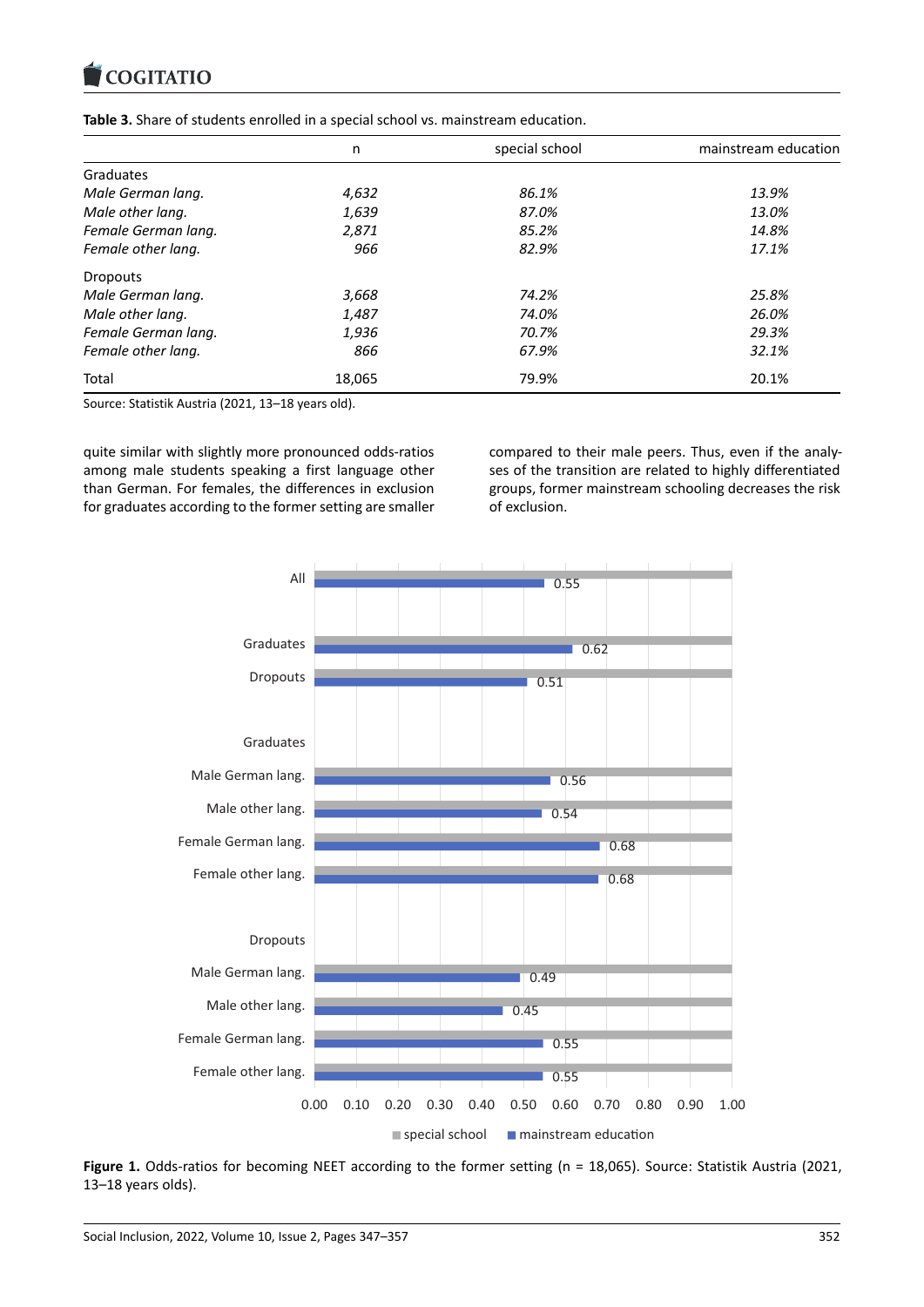### **7. Impact of Transition Support Structures**

[After graduation fro](https://www.cogitatiopress.com)m compulsory education with a SEN curriculum, trajectories diversify. Some students will move on and participate in low-threshold projects preparing them for further education or employment. We investigate if these projects compensate for educational disadvantages in former school careers or, on the contrary, if they reinforce exclusionary practices as they perpetuate "special tracks" that are not recognised in the formal system.

To do so we used a register‐based dataset as previ‐ ously described and included 34,258 people aged 14 to 23 years whose last educational achievement had been graduation or dropping out from education with a SEN curriculum during the period 2014–2018. The cohort here is older than the one discussed above. 3,287 of them attended low-threshold projects in the first half of our two‐year observation period and 30,971 did not. We compare the development of the trajectories of both groups. The results differ from those reported in Table 1 due to a different age cohort (14–23 vs. 13–18 years in Table 1) and to a different definition of sub‐groups (here we provide figures for participants in the transition system and non‐participants whereas we focused on the group as a whole in Table 1).

As can be seen in Table 4, 24 months after the ref‐ erence date (1st of July) the proportion of persons still in the transition system among participants declined to 22.5%. Hence, people are not "stuck" in the transition system. Nearly 32% of them moved on to a status of com‐ plete (labour market) inactivity since they only appear on the Austrian mandatory residence register, which means they do not show any other status or involvement in (supportive) structures. Another 10% can be referred to as out‐of‐labour‐force (OLF) since they are retired, on maternity leave, etc. Both groups together can be referred to as NEETs. Roughly 14% were employed two years after the reference date, which is similar to the per‐ centage reported as unemployed; 7.8% were complet‐ ing an apprenticeship, thus in combination with those in formal school education and in the transition system,

31% were involved in formal or non‐formal education or training.

Comparison to a reference group enables bet‐ ter interpretation of these results. Graduates and dropouts with a SEN curriculum who have not partic‐ ipated in the transition system in the first half of our two‐year observation period served as the reference group to those attending the transition system. Among non‐participants, a majority (54.4%) only appear on the Austrian mandatory residence register and, addition‐ ally, nearly 14% can be referred to as out of labour force. As shown in Table 4 compared to the reference group, students who participated in the transition sys‐ tem showed more integrative trajectories.

Among the participants, the share of those appearing only in the mandatory residence register after 24 months declines by 22.8% points. As a first result, we interpret that participating in the transition system seems to have an enormous activating effect. This result is supported by a decrease of 4.3% points in OLF status. Involvement in the transition system rises by nearly 15% points, appren‐ ticeships by 5% points, which means that integration in education or training is 20% points up for those who have participated in the transition system compared to those who have not. Employment rises only marginally, unemployment by 7.2% points. This last result also indicates a form of integration since registered unemployment sig‐ nals readiness to enter the labour market and is linked to tailored support. Overall, our descriptive results suggest that attending low‐threshold projects in the transition system has a positive influence on further career paths of students with SEN.

In a second step, we now try to prove these descrip‐ tive results by conducting regression analyses using the same dataset as before but focusing only on data from 2018. We aim to explain integration in education or employment 24 months after the reference date. The status "education" combines participation in formal school education, apprenticeship or the transition system. Variables used to explain this integration include socioeconomic ones and personal characteristics (gender, age, migrant background, living in a big city) on

|                                   | Trajectories of participants | Trajectories of non-participants |  |  |
|-----------------------------------|------------------------------|----------------------------------|--|--|
| Only mandatory residence register | 31.6%                        | 54.4%                            |  |  |
| Formal school education           | 0.8%                         | 0.8%                             |  |  |
| Apprenticeship                    | 7.8%                         | 2.9%                             |  |  |
| Transition system                 | 22.5%                        | 7.9%                             |  |  |
| Employed                          | 13.5%                        | 13.1%                            |  |  |
| Unemployed                        | 14.1%                        | 6.9%                             |  |  |
| Other/OLF                         | 9.6%                         | 13.9%                            |  |  |
| n                                 | 3,287                        | 30,971                           |  |  |

**Table 4.** Trajectories of students who participated in the transition system compared to non‐participants, 24 months after the reference date (n = 34,258).

Source: Statistik Austria (2020, 14–23 years old).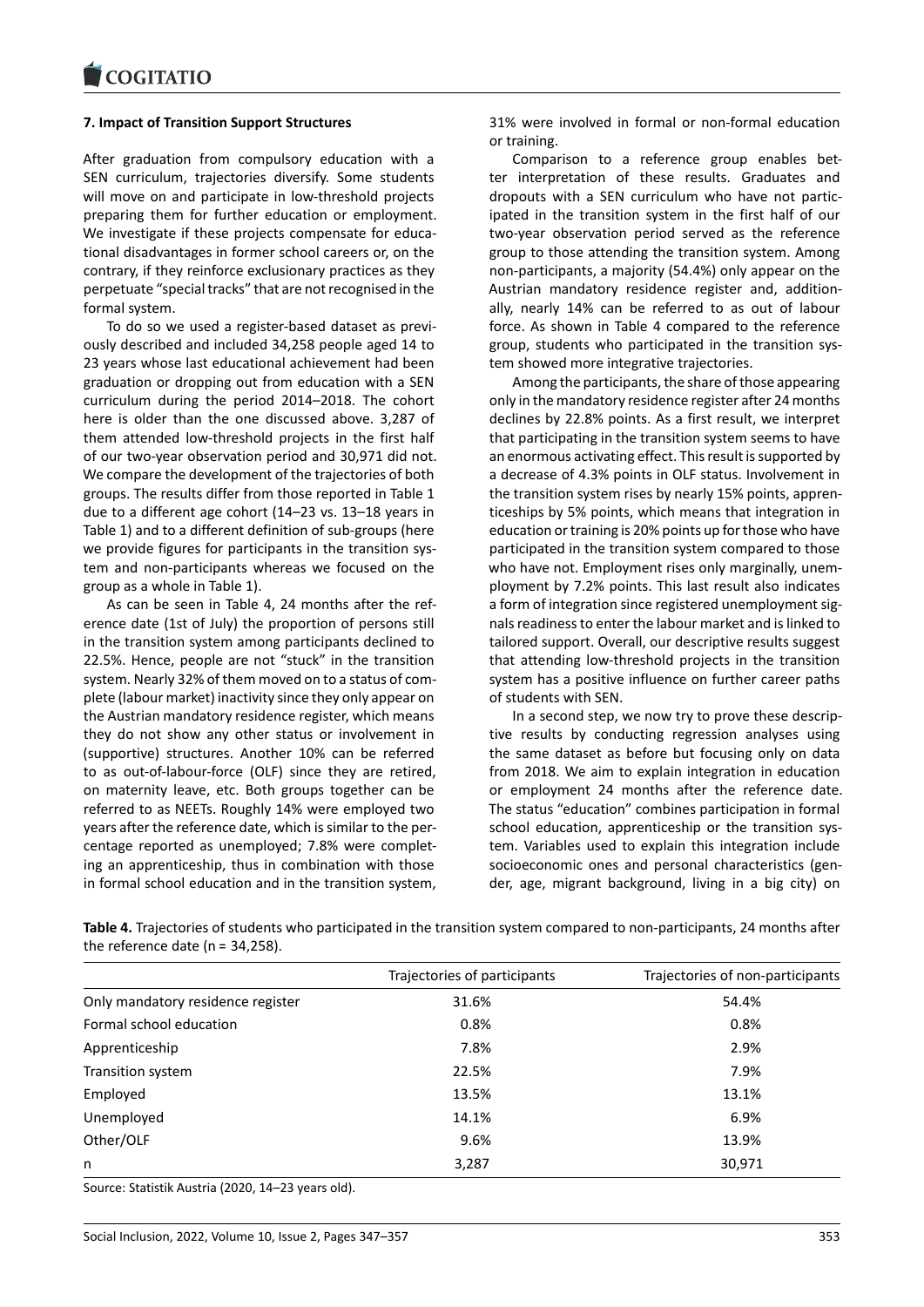#### COGITATIO

the one hand as well as intervening variables (partici‐ [pation in transition](https://www.cogitatiopress.com) system and/or youth coaching) on the other. Youth coaching is a supportive measure aimed at impeding early school leaving or reintegrating early school leavers in education and training via tailored guid‐ ance and case management.

In model 1 we focus on personal/socio‐economic variables to explain integration in education or employ‐ ment. By doing so, they all show a significant impact, as seen in Table 5.

Young graduates/dropouts with a SEN curriculum who do not live in a bigger city (more than 50,000 inhabitants) but in a more rural area have greater chances of integration (odds-ratio 1.247) 24 months after the reference date. The same is true for young males whose chance of integration is 30.2% higher than that of young females. We also find increasing difficulties for integra‐ tion with growing age (15.8% decreasing chance for inte‐ gration per year of age, odds‐ratio 0.842). We noted what is at first glance a rather surprising result concern‐ ing migration background (meaning both parents were born abroad). Young people without a migration back‐ ground face higher obstacles for integration (odds‐ratio 0.783) than those with. Their chance of integration is 27.7% higher than that of young people without a migra‐ tion background. This, in part, is due to a higher level of integration into the labour market. Our hypothesis for this surprising result is based on discriminating recruit‐ ing practices relating to education with a SEN curricu‐ lum for pupils with a migration background. The result of this practice might be, for example, that pupils with a migration background are entitled to SEN and edu‐ cated according to SEN curricula only due to lacking German‐language proficiency and without any disability. Therefore, we suggest that among migrant students with the respective curriculum, there may in fact be a consid‐ erable share of pupils without a genuine indication for SEN. Since, compared to their colleagues without migration background, many of them do not suffer from dis‐ abilities, this increases their chance of integration.

The variance explained in model 1 (Nagelkerke  $R^2$  = 0.062) rises considerably in model 2 (Nagelkerke  $R^2$  = 0.102) when we introduce another variable to explain integration in our logistic regression. The new variable is participation in the transition system. Whereas all the other variables discussed largely remain the same in explaining power and direction of influence, participation in the transition system shows a major impact on the chance of integration. If young people with a SEN curriculum background do not participate in the transition system within the observation period, their chance of integration is only 39% of that for stu‐ dents who did participate. Vice versa: participating in the transition system increases the chance of integration by 256.4% (1/0.390).

In model 3 we introduce participating in youth coach‐ ing, which is, as mentioned above, a programme for early school leavers and pupils at risk of leaving school early, as an additional intervention variable. Participation in youth coaching also proves to be significant and highly influential although it does not show the same level of impact as participation in the transition system. For the young people who were not participating in youth coach‐ ing, their chance of integration is 72.4% compared to those who did participate. Variance explained improves slightly in model 3 (Nagelkerke  $R^2$  = 0.105).

In summary, the regression analyses confirmed the descriptive results. Even when we control for age, gen‐ der, migration background and place of residence, we find participation in the transition system to have a strong positive and significant influence on integration in education or employment.

|                                                                              | Model 1  |       |             | Model 2  |       |             | Model 3  |       |             |
|------------------------------------------------------------------------------|----------|-------|-------------|----------|-------|-------------|----------|-------|-------------|
|                                                                              | B        | S.E.  | Exp(B)      | B        | S.E.  | Exp(B)      | B        | S.E.  | Exp(B)      |
| Constant                                                                     | 2.277    | 0.218 | $9.744$ *** | 2.227    | 0.221 | $9.275***$  | 2.350    | 0.24  | 10.490 ***  |
| Living in bigger city: no                                                    | 0.221    | 0.055 | $1.247***$  | 0.271    | 0.056 | $1.311***$  | 0.279    | 0.056 | $1.322***$  |
| Sex: male                                                                    | 0.264    | 0.055 | $1.302$ *** | 0.264    | 0.056 | $1.302$ *** | 0.265    | 0.056 | $1.303$ *** |
| Age                                                                          | $-0.172$ | 0.011 | $0.842***$  | $-0.134$ | 0.011 | $0.874$ *** | $-0.127$ | 0.012 | $0.881$ *** |
| Migrant background: no                                                       | $-0.245$ | 0.058 | $0.783***$  | $-0.219$ | 0.059 | $0.804$ *** | $-0.216$ | 0.059 | $0.806$ *** |
| Participation in transition<br>system: no                                    |          |       |             | $-0.941$ | 0.063 | $0.390$ *** | $-0.921$ | 0.063 | $0.398$ *** |
| Participation in youth<br>coaching: no                                       |          |       |             |          |       |             | $-0.322$ | 0.090 | $0.724$ *** |
| Nagelkerke R <sup>2</sup>                                                    |          | 0.062 |             |          | 0.102 |             |          | 0.105 |             |
| Note: $***$ $\sim$ 0.001. Course: Ctatistic Austria (2020, 14, 22 usars and) |          |       |             |          |       |             |          |       |             |

**Table 5.** Logistic regression models explaining integration in education or employment 24 months later (n = 7,340).

Note: \*\*\*p < 0.001. Source: Statistik Austria (2020, 14–23 years old).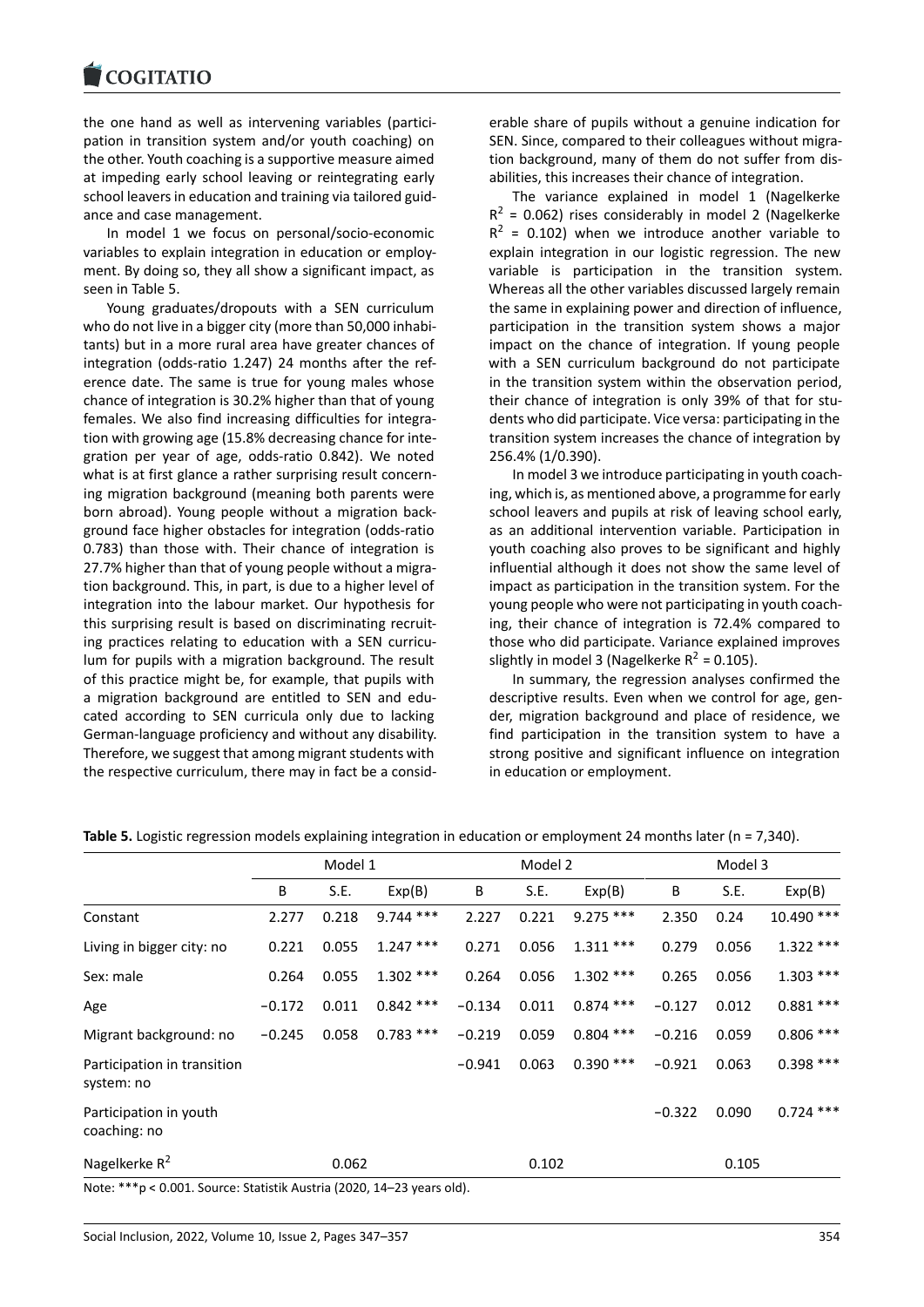### **8. Conclusion, Discussion, and Future Research [Potential](https://www.cogitatiopress.com)**

Coming back to our two research questions, first of all, our findings on the impact of the former setting on the further careers—enrolment in special schools vs. mainstream schooling—are in line with several studies conducted in Austria, Germany and Switzerland. In a nutshell, our results show that graduates who were previously integrated into mainstream education have an advantage: Their risk of exclusion from further edu‐ cation, training, employment, or support structures is reduced to 55% compared to graduates from special schools. Longitudinal research shows that this is also true after controlling for potentially relevant facts like gender, nationality, socio‐economic background, perfor‐ mance at school or abilities (Haeberlin et al., 2011; Sahli Lozano, 2012). In our study, this finding shows up again when comparing students by gender and migra‐ tion background.

Our second question addressed the impact of the transition system: Does it compensate for disadvantages or reinforce exclusion? At first glance, our findings con‐ tradict results from former studies (Pfahl & Powell, 2010; Schmidt, 2017). We found increased chances of inte‐ gration in education or employment for young people participating in the transition system rather than an increased risk of exclusion. We hypothesise that this "contradictory" result is due to the structure of the tran‐ sition system in Austria. It is not as strictly institutionalised as is the case, for example, in Germany where it forms a third column beneath the apprenticeship system and school education at the upper secondary level. This facilitates more flexibility, reduces stigmatisation, and lock‐in effects. Besides, the subsidised cross‐company apprenticeship training scheme plays a crucial role in the Austrian transition system. It aims to foster pathways into "regular" apprenticeship training or leads to a for‐ mally recognised qualification at the upper secondary level by itself. At this point, our results again align with other studies pointing to the beneficial effect of training on the job that enables the acquisition of skills and knowl‐ edge in a meaningful context for students' trajectories (Ginnold, 2009; Podlesch, 2009).

In addition to these contributions to the academic discourse, our research also has some limitations. First, despite its advantages, administrative data is restricted in terms of information on social background. Second, our analyses only captured a short period. We can nei‐ ther draw conclusions about longer‐term educational attainment nor about obstacles that may arise in a subse‐ quent transition. Research that applies a more longitudi‐ nal perspective, based on both biographical research and quantitative research using register data covering whole careers, would allow such limitations to be overcome and would be necessary also given the scarce research on students with SEN in Austria. Overall, the share of NEETs among former students with a SEN curriculum is enor‐

mous. This indicates a worrying tendency towards exclu‐ sion at a very young age. Access for all, to all levels of education, as laid down in the UNCRPD, is currently far from being realised in Austria.

### **Acknowledgments**

Open access funding has been provided by the Institute for Advanced Studies (IHS), Austria.

### **Conflict of Interests**

The authors declare no conflict of interest.

### **References**

- Björk‐Åman, C., Holmgren, R., Pettersson, G., & Ström, K. (2021). Nordic research on special needs education in upper secondary vocational education and train‐ ing: A review. *Nordic Journal of Vocational Education and Training*, *11*(1), 97–123.
- Blanck, J. (2020). *Übergänge nach der Schule als "zweite Chance"? Eine quantitative und qualitative Analy‐ se der Ausbildungschancen von Schülerinnen und Schülern aus Förderschulen "Lernen"* [After school transitions as "second chance"? A quantitative and qualitative analysis of training opportunities for grad‐ uates from special needs schools focusing learning difficulties]. Beltz Juventa.
- Blossfeld, H.‐P., Blossfeld, G. J., & Blossfeld, P. N. (2019). Soziale Ungleichheiten und Bildungsentscheidungen im Lebensverlauf: Die Perspektive der Bildungssoziologie [Social inequality and educational decisions over the life course. An educational sociology per‐ spective]. *Journal for Educational Research Online*, *11*(1), 16–30.
- Bourdieu, P., & Passeron, J.‐C. (1973). *Grundlagen einer Theorie der symbolischen Gewalt* [The theory of sym‐ bolic violence]. Suhrkamp.
- Broderick, A. (2018). Equality of what? The capability approach and the right to education for persons with disabilities. *Social Inclusion*, *6*(1), 29–39.
- Bruneforth, M., & Lassnigg, L. (2012). *Nationaler Bil‐ dungsbericht Österreich 2012* [National report on education Austria 2012] (Volume 1). Leykam. https://www.iqs.gv.at/downloads/ bildungsberichterstattung/nationaler‐ bildungsbericht‐2012
- Dornmayr, H., & Nowak, S. (2020). *Lehrlingsausbildung [im Überblick 2020](https://www.iqs.gv.at/downloads/bildungsberichterstattung/nationaler-bildungsbericht-2012)* [Apprenticeship training 2020]. ibw. [https://ibw.at/bibliothek/id/521](https://www.iqs.gv.at/downloads/bildungsberichterstattung/nationaler-bildungsbericht-2012)
- Dys[on, A., & Squires, G. \(](https://www.iqs.gv.at/downloads/bildungsberichterstattung/nationaler-bildungsbericht-2012)2016). *Early school leaving and learners with disabilities and/or special educational needs: A review of the research evidence focusing on Europe*[. European Agency for](https://ibw.at/bibliothek/id/521) Special Needs and Inclusive Education. https://www.european‐ agency.org/sites/default/files/Early%20School% 20Leaving%20Literature%20Review.pdf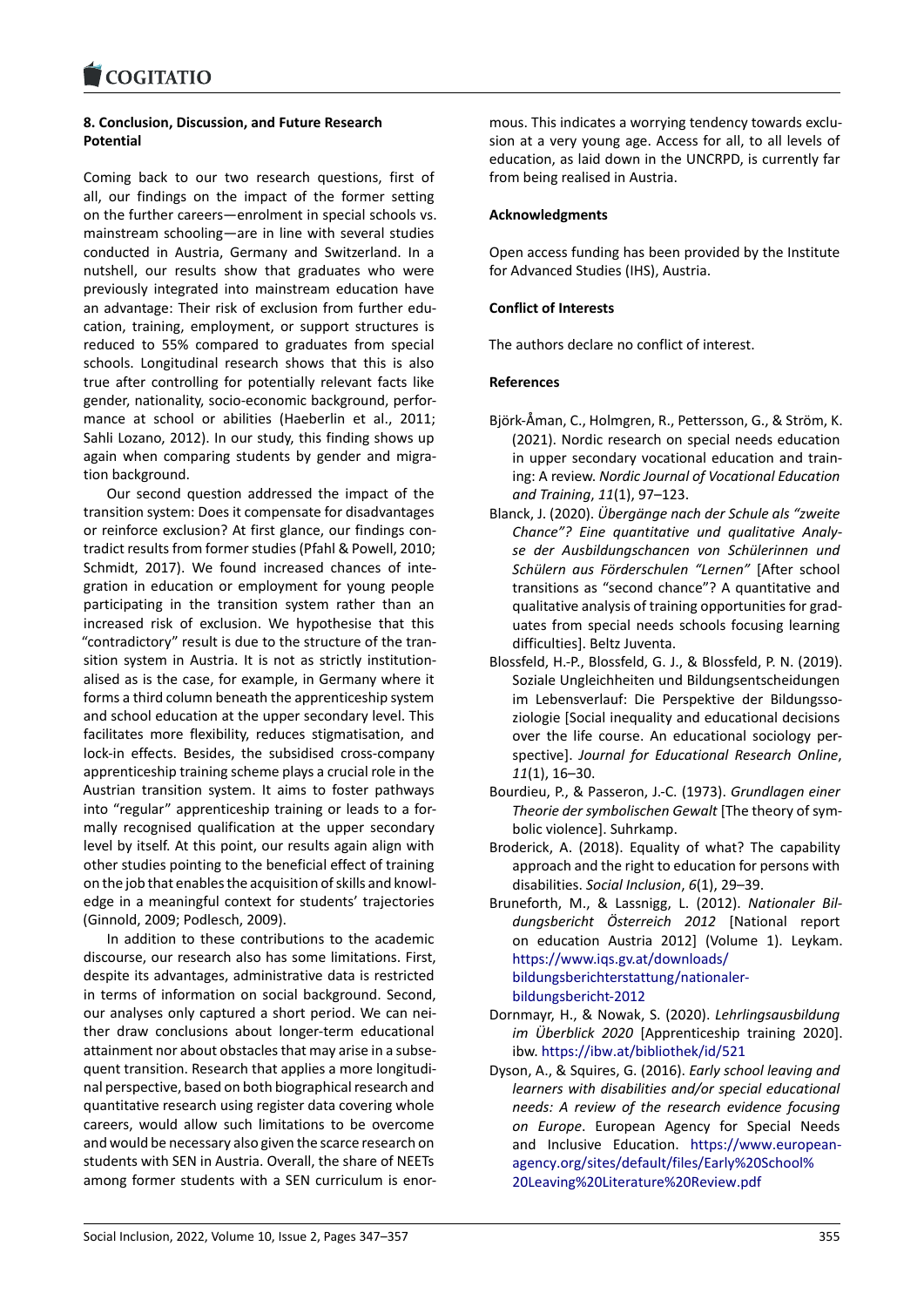#### **LOGITATIO**

- Fasching, H. (2013). The educational situation and tran‐ [sition process to](https://www.cogitatiopress.com) work of school leavers with an intel‐ lectual disability in Austria. In J. Seifried & E. Wut‐ tke (Eds.), *Transitions in vocational education* (pp. 105–122). Barbara Budrich.
- Fasching, H. (2017). Inklusive Übergänge erforschen? Ein Problemaufriss mit Empfehlungen [Research‐ ing inclusive transitions? Problem outline and recommendations]. In H. Fasching, C. Geppert, & E. Makarova (Eds.), *Inklusive Übergänge. (Inter)nationale Perspektiven auf Inklusion im Über‐ gang von der Schule in weitere Bildung, Ausbildung und Beschäftigung* [(Inter‐)national perspectives on inclusion in the transition from school to further education, vocational training, and employment] (pp. 17–28). Julius Klinkhardt.
- Feyerer, E. (2019). Kann Inklusion unter den Strukturen des segregativen Schulsystems in Österreich gelin‐ gen? [Can inclusion be realised in the context of Austria's segregated education system?]. In J. Donlic, E. Jaschke‐Hoffman, & H. K. Peterlini (Eds.), *Ist inklusive Schule möglich?* [Is an inclusive school possible?] (pp. 61–76). transcript.
- Ginnold, A. (2009). Übergänge von Schülerinnen und Schülern mit dem Förderschwerpunkt Lernen aus Sonder‐ und Integrationsschulen in Ausbildung und Erwerbsleben [Transitions from special and main‐ stream schools into vocational training and employ‐ ment of students with special educational needs due to learning difficulties]. *Zeitschrift für Inklu‐ sion*, *3*(1). https://www.inklusion‐online.net/index. php/inklusion‐online/article/view/173
- Gitschthaler, M., Kast, J., Corazza, R., & Schwab, S. (2021). Resources for inclusive education in Austria: An insight into [the perception of teachers. In J. Goldan,](https://www.inklusion-online.net/index.php/inklusion-online/article/view/173) [J. Lambrecht, & T. Loreman \(Eds.\),](https://www.inklusion-online.net/index.php/inklusion-online/article/view/173) *Resourcing inclu‐ sive education* (pp. 67–88). Emerald Publishing.
- Haeberlin, U., Eckhart, M., Sahli Lozano, C., & Blanc, P. (2011). Schulische Separation und die berufliche Si‐ tuation im frühen Erwachsenenalter [School segre‐ gation and the job situation of young adults]. In L. Ludwig, H. Luckas, F. Hamburger, & S. Aufenanger (Eds.), *Bildung in der Demokratie II: Tendenzen— Diskurse—Praktiken* [Education in democracies II: Trends—discourses—practices] (pp. 55–68). Barbara Budrich.
- Kocaj, A., Kuhl, P., Kroth, A. J., Pant, H. A., & Stanat, P. (2014). Wo lernen Kinder mit sonderpädagogischem Förderbedarf besser? Ein Vergleich schulischer Kom‐ petenzen zwischen Regel‐ und Förderschulen in der Primarstufe [Where do students with special educa‐ tional needs learn better? A comparison of achieve‐ ment between regular primary schools and spe‐ cial schools]. *Kölner Zeitschrift für Soziologie und Sozialpsychologie*, *66*(2), 165–191.
- Köpfer, A., Powell, J. J. W., & Zahnd, R. (Eds.). (2021). *Handbuch Inklusion international/International handbook of inclusive education*. Barbara Budrich.
- Menze, L., Sandner, M., Anger, S., Pollak, R., & Solga, H. (2021). *Jugendliche aus Förderschulen mit Schwer‐ punkt "Lernen": Schwieriger Übergang in Ausbildung und Arbeitsmarkt* [Graduates from special schools focused on "learning": Difficult transitions into voca‐ tional education and training and the labour mar‐ ket]. IAB. https://doku.iab.de/kurzber/2021/kb2021‐ 22.pdf
- Oberwimmer, K., Baumegger, D., & Vogtenhuber, S. (2019). *Nationaler Bildungsbericht Österreich 2018* [[National report on education Austria](https://doku.iab.de/kurzber/2021/kb2021-22.pdf) [2012\]](https://doku.iab.de/kurzber/2021/kb2021-22.pdf) (Volume 1). Leykam. https://www.iqs.gv.at/ downloads/bildungsberichterstattung/nationaler‐ bildungsbericht‐2018
- Pfahl, L. (2011). *Techniken der Behinderung: Der deutsche Lernbehinderungsdi[skurs, die Sonderschule](https://www.iqs.gv.at/downloads/bildungsberichterstattung/nationaler-bildungsbericht-2018) [und ihre Auswirkungen auf Bildungsbiografie](https://www.iqs.gv.at/downloads/bildungsberichterstattung/nationaler-bildungsbericht-2018)n* [\[Technologies of disab](https://www.iqs.gv.at/downloads/bildungsberichterstattung/nationaler-bildungsbericht-2018)lity: The German discourse on learning disabilities, special schools, and their conse‐ quences for educational biographies]. transcript.
- Pfahl, L., & Powell, J. J. W. (2010). Draußen vor der Tür. Die Arbeitsmarktsituation von Menschen mit Behin‐ derung [Outside the door. The labour market situa‐ tion of people with disabilities]. *Aus Politik und Zeit‐ geschichte. Beilage zur Wochenzeitschrift Das Parla‐ ment*, *23*, 32–38.
- Podlesch, W. (2009). Gelingensbedingungen für den Übergang von der Schule in Ausbildung und Beruf für Menschen mit "geistiger Behinderung" [Keys to suc‐ cess in the transition from school to vocational train‐ ing and to work for people with "intellectual disabil‐ ities"]. In S. Knauer & J. Ramseger (Eds.), *Welchen Beitrag leistet die schulische Integration von Men‐ schen mit Behinderungen auf dem Weg in den ersten Arbeitsmarkt?* [What is the contribution of main‐ stream education regarding people with disabilities on their way to the first labour market?] (pp. 22–26). Die Beauftragte der Bundesregierung für die Belange behinderter Menschen.
- Republic of Austria. (2022). *Compulsory Education Act 1985*. https://www.ris.bka.gv.at/NormDokument. wxe?Abfrage=Bundesnormen&Gesetzesnummer= 10009576&FassungVom=2022‐02‐25&Artikel= &Paragraf=0&Anlage=&Uebergangsrecht=
- Sahli Lozano, C. (2012). *[Schulische Selektion und beru‐](https://www.ris.bka.gv.at/NormDokument.wxe?Abfrage=Bundesnormen&Gesetzesnummer=10009576&FassungVom=2022-02-25&Artikel=&Paragraf=0&Anlage=&Uebergangsrecht=) [fliche Integration. Theorien, Positionen und Erge](https://www.ris.bka.gv.at/NormDokument.wxe?Abfrage=Bundesnormen&Gesetzesnummer=10009576&FassungVom=2022-02-25&Artikel=&Paragraf=0&Anlage=&Uebergangsrecht=)b‐ [nisse einer Längsschnittstudie zu den Wirku](https://www.ris.bka.gv.at/NormDokument.wxe?Abfrage=Bundesnormen&Gesetzesnummer=10009576&FassungVom=2022-02-25&Artikel=&Paragraf=0&Anlage=&Uebergangsrecht=)ngen [integrativer und separativer Schulformen a](https://www.ris.bka.gv.at/NormDokument.wxe?Abfrage=Bundesnormen&Gesetzesnummer=10009576&FassungVom=2022-02-25&Artikel=&Paragraf=0&Anlage=&Uebergangsrecht=)uf Ausbil‐ dungszugänge und‐ wege* [Selection during school and integration into work. Theories, positions, and results of a longitudinal study about the impact of mainstream and special education on transitions into vocational training and on vocational trajectories] [Doctoral thesis, Universität Freiburg]. ResearchGate. https://doi.org/10.13140/RG.2.2.13549.18401
- Schmidt, C. (2017). Inklusion in berufliche Bildung im Anschluss an die Förderschule [Inclusion into voca‐ tional training after leaving special needs schools]. In